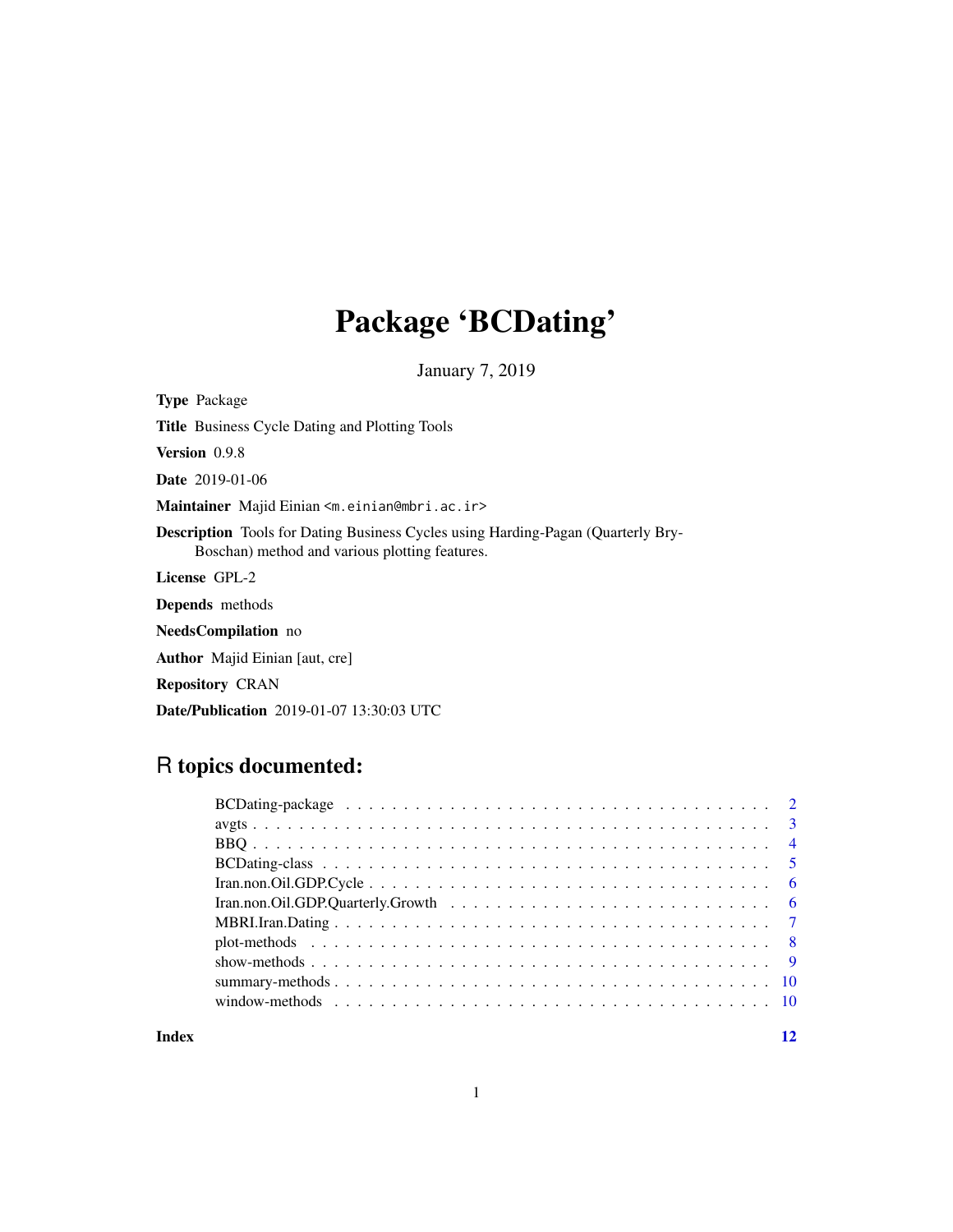#### Description

This package implements the Harding and Pagan algorithm that creates a quarterly dating from a univariate time series. Procedures for printing and plotting appropriate graphs are provided. Also the dating for business cycles of the economy of Iran (by MBRI, CBI) is provided.

#### Details

| Package: | <b>BCDating</b> |
|----------|-----------------|
| Type:    | Package         |
| Version: | 0.9.8           |
| Date:    | 2019-01-06      |
| License: | $GPL-2$         |
| Depends: | methods         |

#### Author(s)

Majid Einian,<m.einian@mbri.ac.ir>, [Monetary and Banking Research Institute,](http://www.mbri.ac.ir) [Central Bank of Islamic Republic of Iran](http://www.cbi.ir)

# See Also

[BBQ](#page-3-1), [BCDating Class](#page-0-0), [avgts](#page-2-1)

#### Examples

```
library(BCDating)
data("Iran.non.Oil.GDP.Cycle")
dat <- BBQ(Iran.non.Oil.GDP.Cycle, name="Dating Business Cycles of Iran")
show(dat)
summary(dat)
plot(dat)
plot(dat,Iran.non.Oil.GDP.Cycle)
```

```
data("MBRI.Iran.Dating")
plot(MBRI.Iran.Dating)
```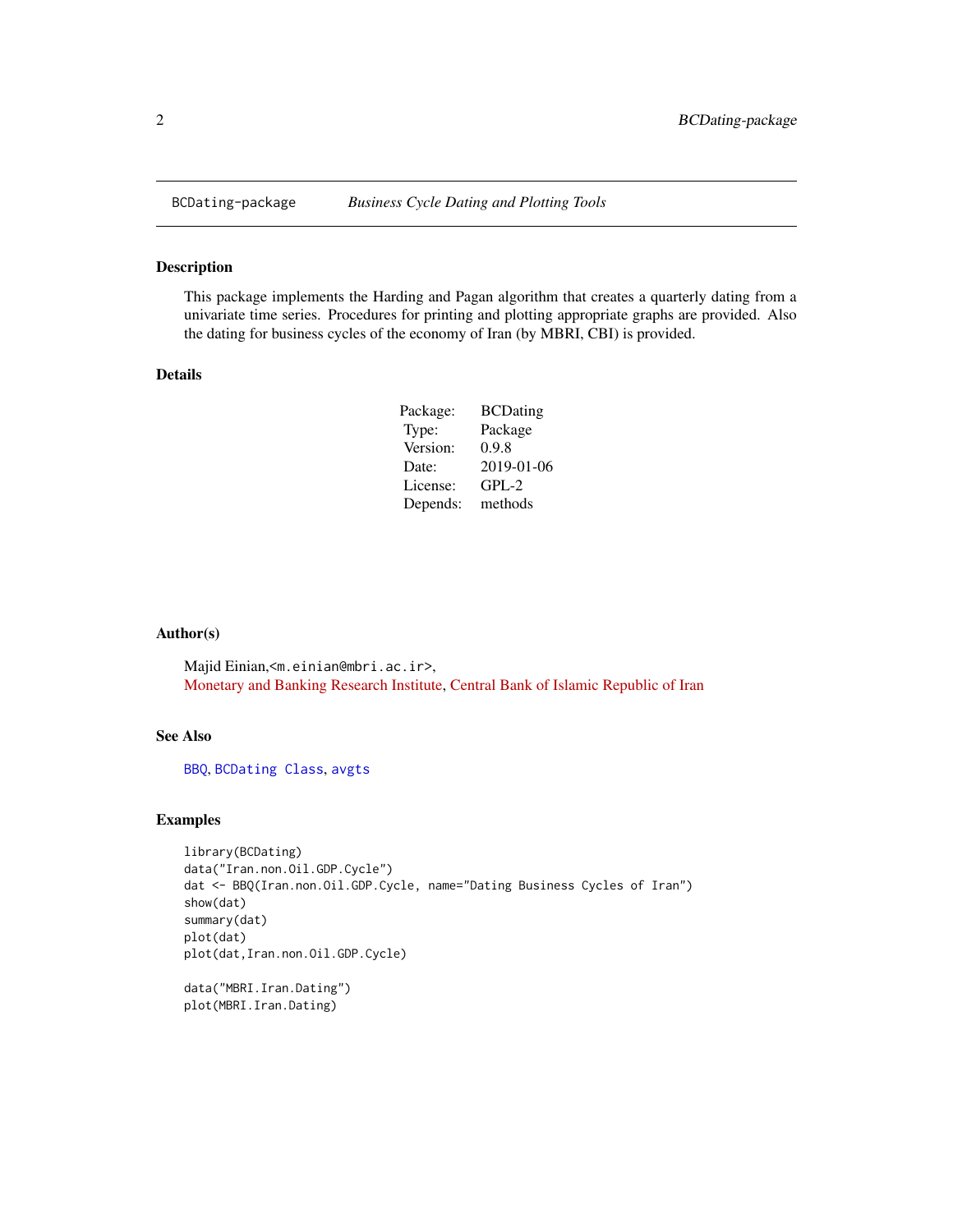<span id="page-2-1"></span><span id="page-2-0"></span>

# Description

This function returns the averages of the input time series over each of phases in the Dating. It omits the NA's in the time series, so will give an error with internal NA's.

#### Usage

avgts(ts,Dating)

#### Arguments

| ts     | The input time series. |
|--------|------------------------|
| Dating | The dating.            |

#### Value

A ts timeseries.

# Author(s)

Majid Einian,<m.einian@mbri.ac.ir>, [Monetary and Banking Research Institute,](http://www.mbri.ac.ir) [Central Bank of Islamic Republic of Iran](https://www.cbi.ir/)

#### Examples

```
data("Iran.non.Oil.GDP.Quarterly.Growth")
data("MBRI.Iran.Dating")
avggrowth <- avgts(Iran.non.Oil.GDP.Quarterly.Growth,MBRI.Iran.Dating)
cbind(avggrowth,Iran.non.Oil.GDP.Quarterly.Growth)
plot(MBRI.Iran.Dating,avggrowth)
plot(MBRI.Iran.Dating,Iran.non.Oil.GDP.Quarterly.Growth,averages=TRUE)
```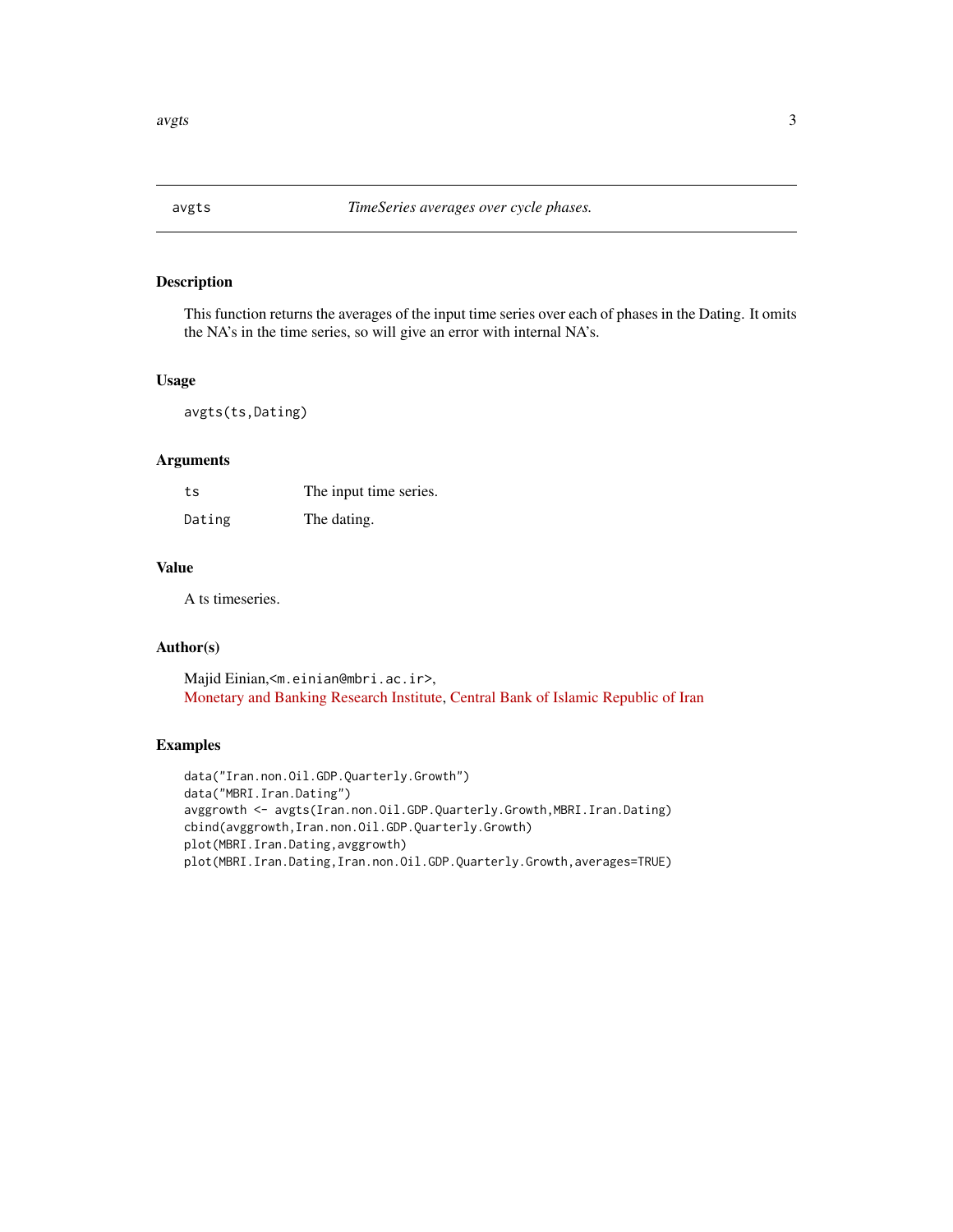<span id="page-3-1"></span><span id="page-3-0"></span>

# Description

This function implements the Harding and Pagan algorithm that creates a quarterly dating from a univariate time series.

#### Usage

BBQ(y, mincycle = 5, minphase = 2, name =  $"$ )

#### Arguments

| У        | The input time series.                                  |
|----------|---------------------------------------------------------|
| mincycle | Minimum length of a cycle. $default = 5$                |
| minphase | Minimum length of a phase of a cycle. <i>default</i> =2 |
| name     | The name of the series or dating.                       |

#### Details

See Reference paper.

# Value

An object of class "BCDating". You can use show(), summary(), window(), and plot() on it.

# Author(s)

Majid Einian,<m.einian@mbri.ac.ir>, [Monetary and Banking Research Institute,](http://www.mbri.ac.ir) [Central Bank of Islamic Republic of Iran](https://www.cbi.ir/)

[Franck Arnaud](http://arnaud.ensae.net) , [National Institute of Statistics and Economic Studies \(INSEE\), France](http://www.insee.fr/en/)

#### References

Harding, D. and Pagan A. 2002 "Dissecting the Cycle: A Methodological Investigation." *Journal of Monetary Economics* 49 (2), 365–381. [http://www.sciencedirect.com/science/article/](http://www.sciencedirect.com/science/article/pii/S0304393201001088) [pii/S0304393201001088](http://www.sciencedirect.com/science/article/pii/S0304393201001088).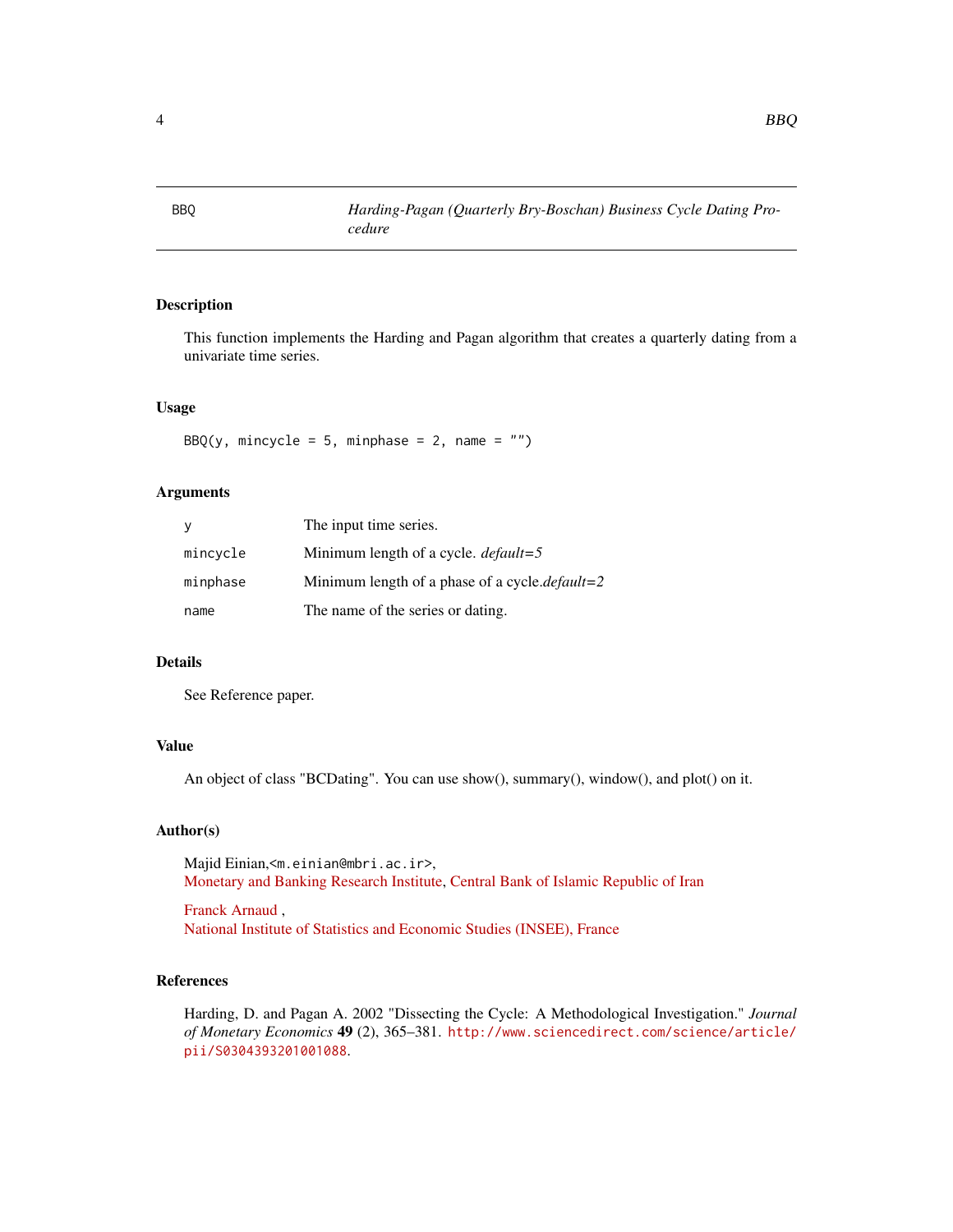# <span id="page-4-0"></span>BCDating-class 5

#### Examples

```
data("Iran.non.Oil.GDP.Cycle")
dat <- BBQ(Iran.non.Oil.GDP.Cycle, name="Dating Business Cycles of Iran")
show(dat)
summary(dat)
plot(dat)
data(MBRI.Iran.Dating)
plot(dat,MBRI.Iran.Dating)
```
BCDating-class *Class* "BCDating"

#### Description

Class Designed for dating Business Cycles

#### Objects from the Class

A BCDating is basically is a sequence of peaks and troughs. But it can also be represented as a discrete state process, with values such as -1 for recession and 1 for expansion phases. The BCDating class is designed to handle this kind of data: it can store, print and plot graphs of such data.

Use BBQ to create object of BCDating type from Quarterly Data.

#### **Slots**

name: Object of class "character" The name of the Dating states: Object of class "ts" States of the Dating (-1 for recession and 1 for expansion phases) peaks: Object of class "numeric" Indices of Peaks troughs: Object of class "numeric" Indices of Throughs y: Object of class "ts" The Refernce Time Series (e.g. the GDP Cycle) param: Object of class "list" Parameters of the Dating (i.e. min phase and min cycle) type: Object of class "character" Dating Type

#### Methods

[plot,BCDating,missing-method](#page-0-0),

plot, BCDating, ts-method, plot, ts, BCDating-method,

[plot,BCDating,BCDating-method](#page-0-0), [plot,list,missing-method](#page-0-0)

#### Author(s)

Majid Einian,<m.einian@mbri.ac.ir>, [Monetary and Banking Research Institute,](http://www.mbri.ac.ir) [Central Bank of Islamic Republic of Iran](https://www.cbi.ir/) [Franck Arnaud](http://arnaud.ensae.net) , [National Institute of Statistics and Economic Studies \(INSEE\), France](http://www.insee.fr/en/)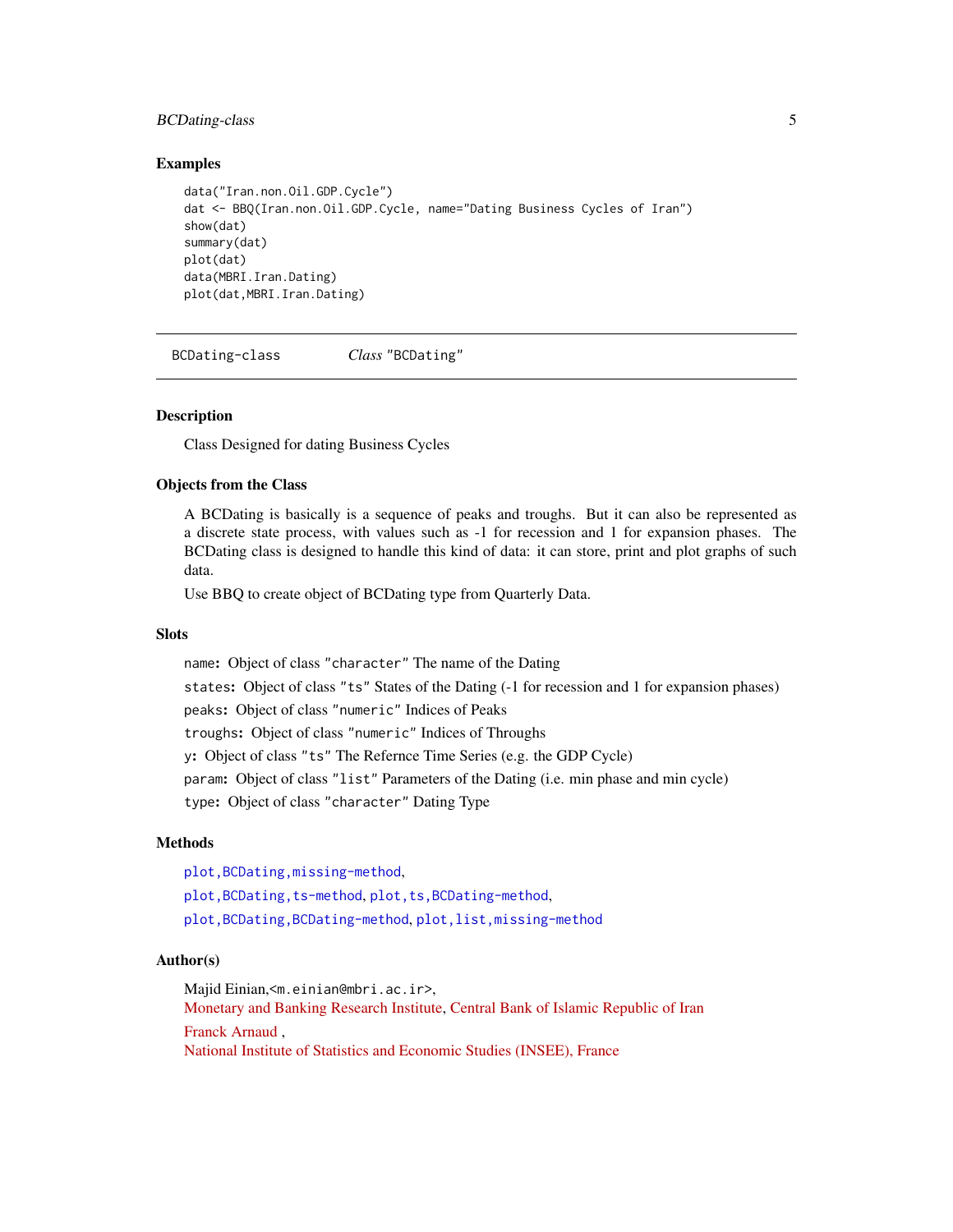#### <span id="page-5-0"></span>References

Franck Arnaud's R package datation

<span id="page-5-1"></span>Iran.non.Oil.GDP.Cycle

*Cycle of non-Oil GDP of Iran.*

# Description

Cycle of non-Oil GDP of Iran. (Non-Oil GDP after x12, and HP filtering)

# Usage

Iran.non.Oil.GDP.Cycle

#### Format

ts Quarterly Time Series

#### Source

Central Bank of Islamic Republic of Iran. Further calculations by Majid Einian

#### References

Einian, M. and M. Barakchian (2014), Measuring and Dating Business Cycles of the Economy of Iran, *Journal of Monetary & Banking Research*, 7(20), Summer 2014, pp. 161-194. (in Persian)

Iran.non.Oil.GDP.Quarterly.Growth *Quartely Grwoth of non-Oil GDP of Iran.*

# Description

Quartely Grwoth of non-Oil GDP of Iran. (after x12)

#### Usage

Iran.non.Oil.GDP.Quartely.Grwoth

#### Format

ts Quarterly Time Series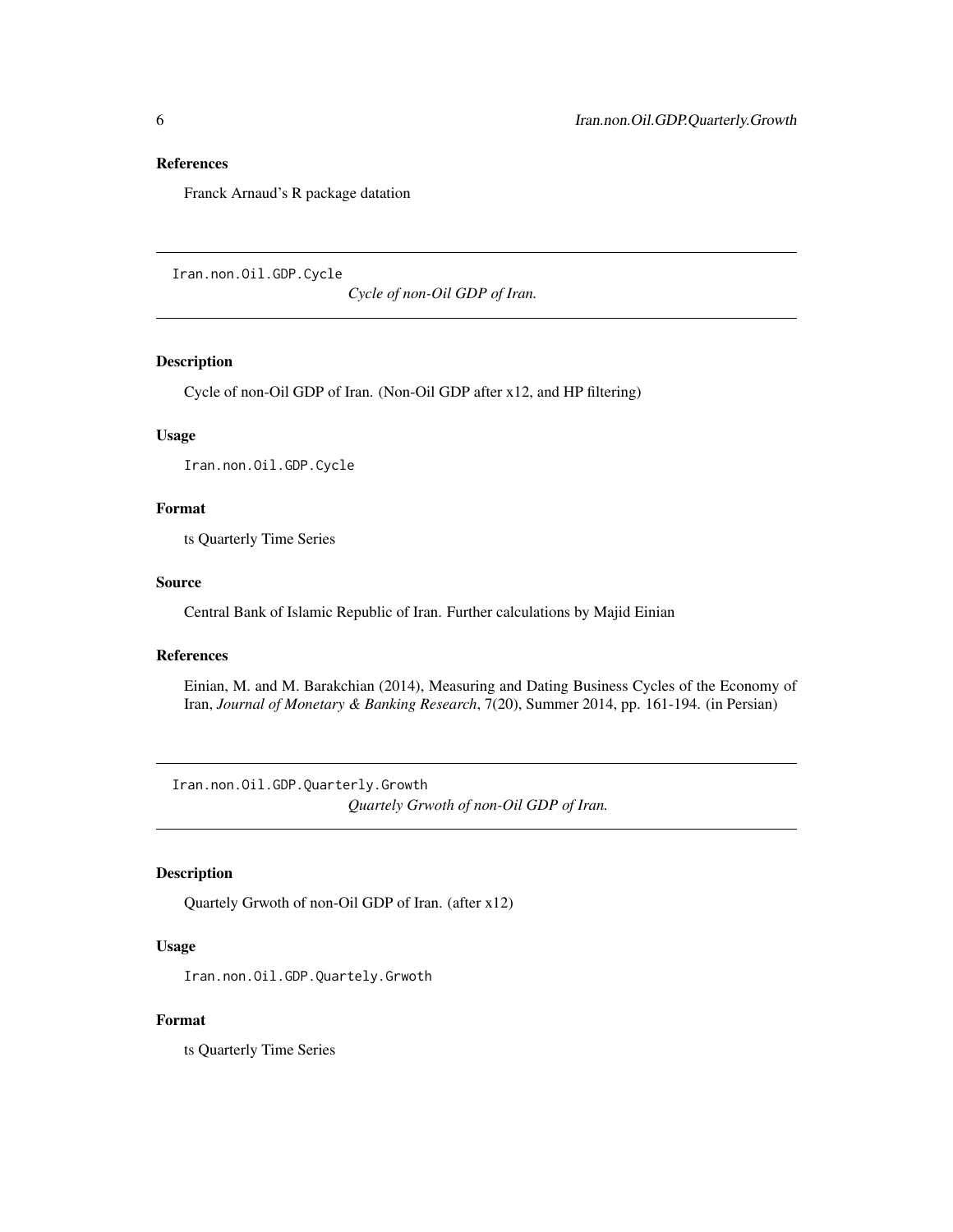# <span id="page-6-0"></span>MBRI.Iran.Dating 7

#### Source

Central Bank of Islamic Republic of Iran. Further calculations by Majid Einian

#### References

Einian, M. and M. Barakchian (2014), Measuring and Dating Business Cycles of the Economy of Iran, *Journal of Monetary & Banking Research*, 7(20), Summer 2014, pp. 161-194. (in Persian)

MBRI.Iran.Dating *Dating of Business Cycles of Iran by MBRI*

#### Description

This is the official Dating of Business Cycles of Iran by MBRI. This is not exactly what you get using [BBQ](#page-3-1) on [Iran.non.Oil.GDP.Cycle](#page-5-1) as there are some changes to that based on other economic facts. See reference paper for details.

# Usage

data(MBRI.Iran.Dating)

#### Format

BCDating Object

#### Source

Einian, M. and M. Barakchian (2014)

# References

Einian, M. and M. Barakchian (2014), Measuring and Dating Business Cycles of the Economy of Iran, *Journal of Monetary & Banking Research*, 7(20), Summer 2014, pp. 161-194. (in Persian)

# Examples

data(MBRI.Iran.Dating) plot(MBRI.Iran.Dating)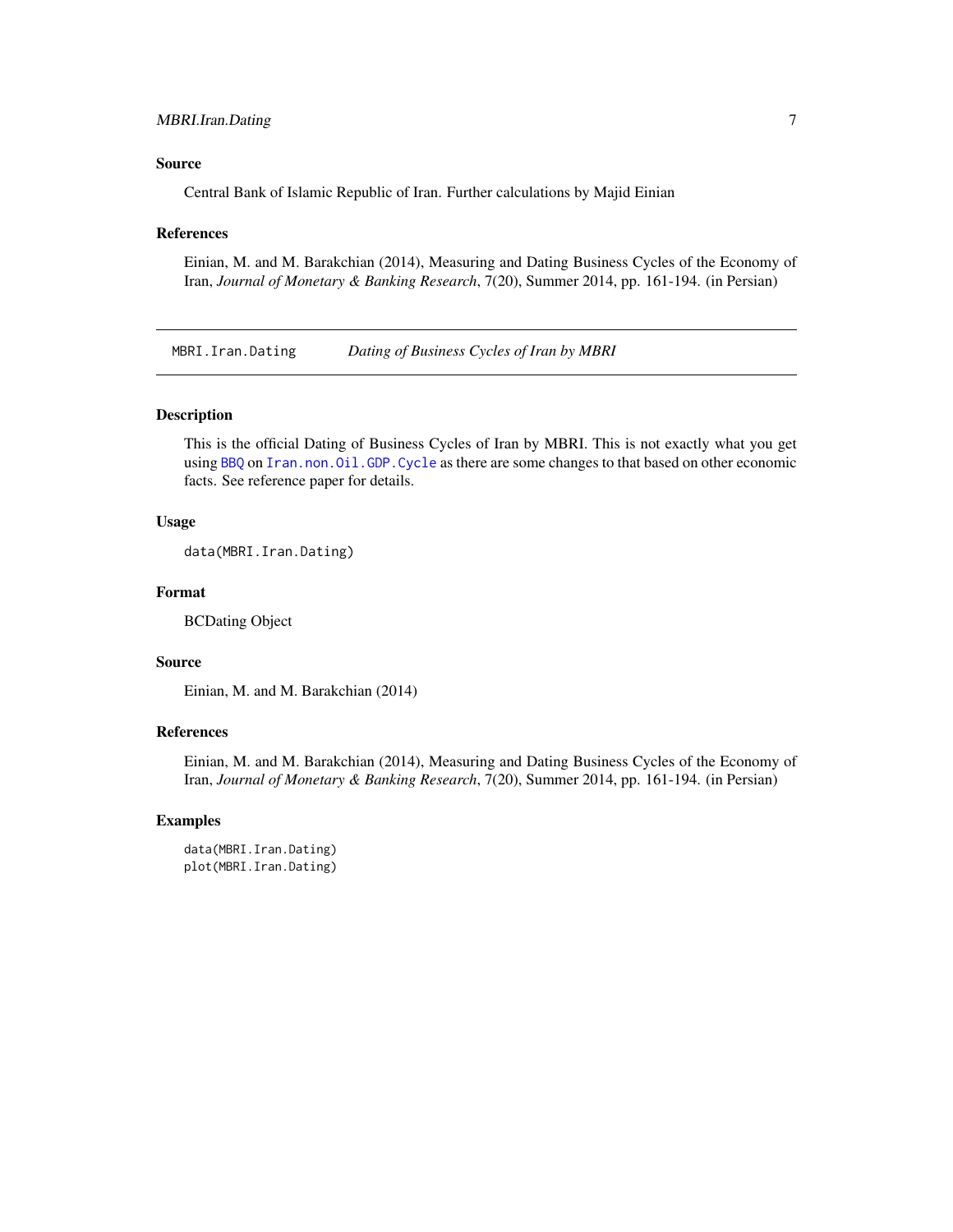<span id="page-7-0"></span>plot-methods *Plotting BCDating Objects, and Plotting Time-Series on BCDating Plot Background*

# Description

Methods for function plot. Some arguments are not applicable to all methods, but most are common.

# Arguments

| dates    | If TRUE, plots the dates of peaks and troughs on the plot. <i>default=FALSE</i>                                                                                                                                                                         |
|----------|---------------------------------------------------------------------------------------------------------------------------------------------------------------------------------------------------------------------------------------------------------|
| yearrep  | Number of digits a year is represented if dates are plotted (i.e. dates = TRUE),<br>eg. yearrep = $2$ plots dates like 72:3, and yearrep = $4$ plots dates like 1372:3.<br>$default = 2$                                                                |
| col.bg   | Background Color of Dating plot (i.e. the color for periods with unknown cycle<br>state). $default = gery(0.8)$                                                                                                                                         |
| col.exp  | Color for Expansions. $default = grey(1)$                                                                                                                                                                                                               |
| col.rec  | Color for Recessions. $default = grey(0.45)$                                                                                                                                                                                                            |
| main     | Main Title of the Plot, if not provided, the name of the Dating will be used.<br>$default="$                                                                                                                                                            |
| xlab     | Label of the X axis. $default="$                                                                                                                                                                                                                        |
| ylab     | Label of the Y axis. $default="$                                                                                                                                                                                                                        |
| lwd      | The line Width. <i>default=2</i>                                                                                                                                                                                                                        |
| cex      | Relative magnification factor. $default=0.5$                                                                                                                                                                                                            |
| vert     | A vector of dates in which vertical lines should be plotted. <i>default=NULL</i>                                                                                                                                                                        |
| col.vert | Color of added vertical lines. default="darkblue"                                                                                                                                                                                                       |
| windos   | If TRUE, plots the time series in the time horizon where the Dating is available,<br>else plots the entire time series. <i>default</i> =FALSE                                                                                                           |
| averages | If TRUE, plots the averages of times series in each cycle phases. This can be<br>either a vector with the length equal to number of time series in mts object, or<br>just a single value, which would be used for all time series. <i>default=FALSE</i> |
| col      | Color of each of the time series plotted. This can be either a vector with the<br>length equal to number of time series in mts object, or just a single value, which<br>would be used for all time series. default="red"                                |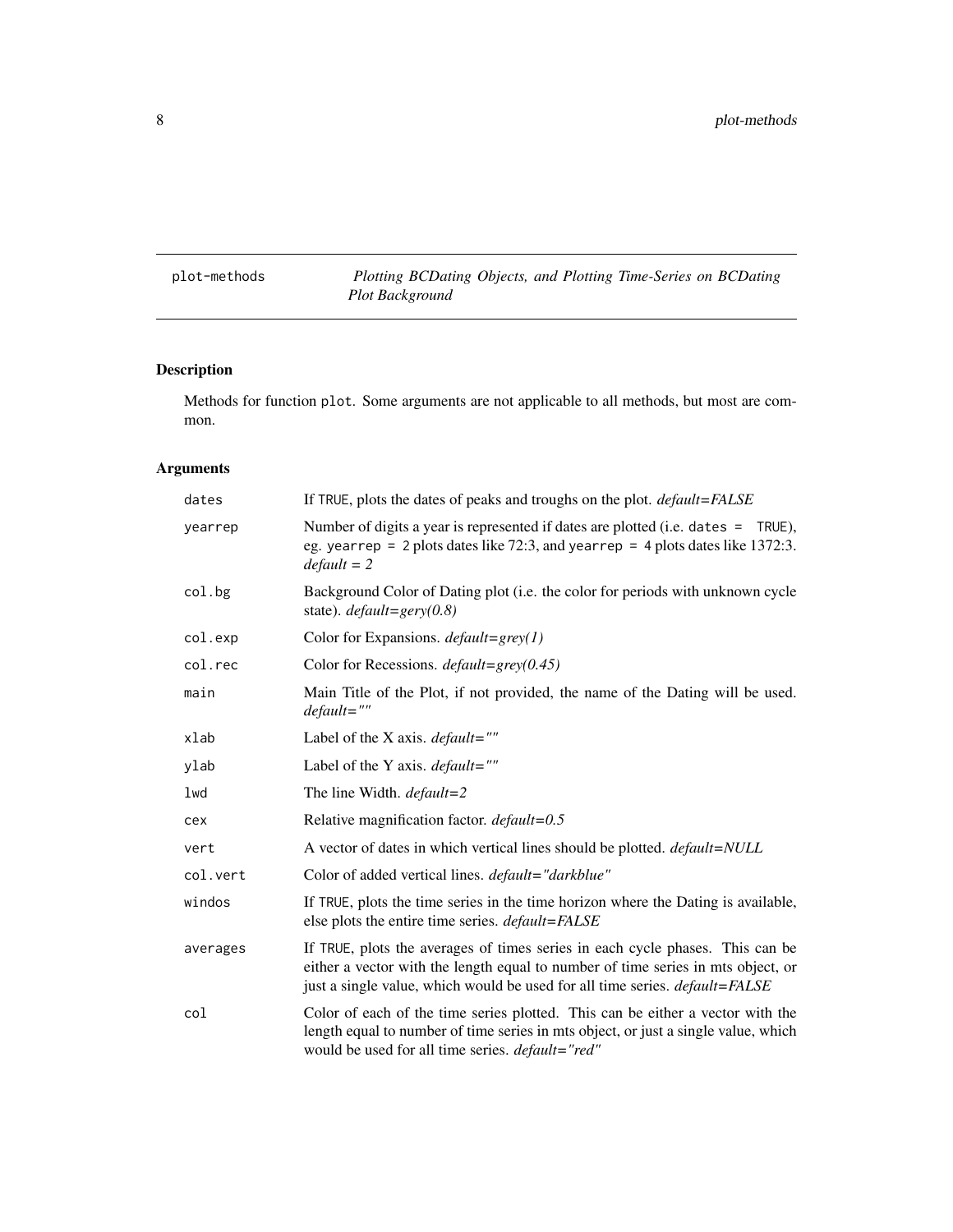#### <span id="page-8-0"></span>show-methods 9

#### **Methods**

```
signature(x = "BCDating", y = "missing") Plots a BCDating.
signature(x = "BCDating", y = "ts") Plot a Time-Series, (or multiple time serires in case
    y's class is mts) on a BCDating.
signature(x = "ts", y = "BCDating") Plot a Time-Series, (or multiple time serires in case
    y's class is mts) on a BCDating.
signature(x = "BCDating", y = "BCDating") Plots 2 BCDatings, so you can compare them.
signature(x = "list", y = "missing") Plots a list of BCDating Objects, so you can compare
```
#### Author(s)

them.

Majid Einian,<m.einian@mbri.ac.ir>, [Monetary and Banking Research Institute,](http://www.mbri.ac.ir) [Central Bank of Islamic Republic of Iran](http://www.cbi.ir) [Franck Arnaud](http://arnaud.ensae.net) ,

[National Institute of Statistics and Economic Studies \(INSEE\), France](http://www.insee.fr/en/)

#### Examples

```
library(BCDating)
data("MBRI.Iran.Dating")
plot(MBRI.Iran.Dating)
plot(MBRI.Iran.Dating,dates=TRUE)
data("Iran.non.Oil.GDP.Cycle")
plot(MBRI.Iran.Dating,Iran.non.Oil.GDP.Cycle)
plot(Iran.non.Oil.GDP.Cycle,MBRI.Iran.Dating)
data("Iran.non.Oil.GDP.Quarterly.Growth")
plot(MBRI.Iran.Dating,Iran.non.Oil.GDP.Quarterly.Growth,averages=TRUE)
plot(MBRI.Iran.Dating,cbind(Iran.non.Oil.GDP.Cycle*100,Iran.non.Oil.GDP.Quarterly.Growth))
dat <- BBQ(Iran.non.Oil.GDP.Cycle, name="Dating Business Cycles of Iran")
plot(dat,MBRI.Iran.Dating)
plot(list(dat,MBRI.Iran.Dating))
```
show-methods *Showing a BCDating object*

# **Description**

Methods for function show

#### Methods

signature(object = "BCDating") Shows the dates of peaks and troughs of the BCDating.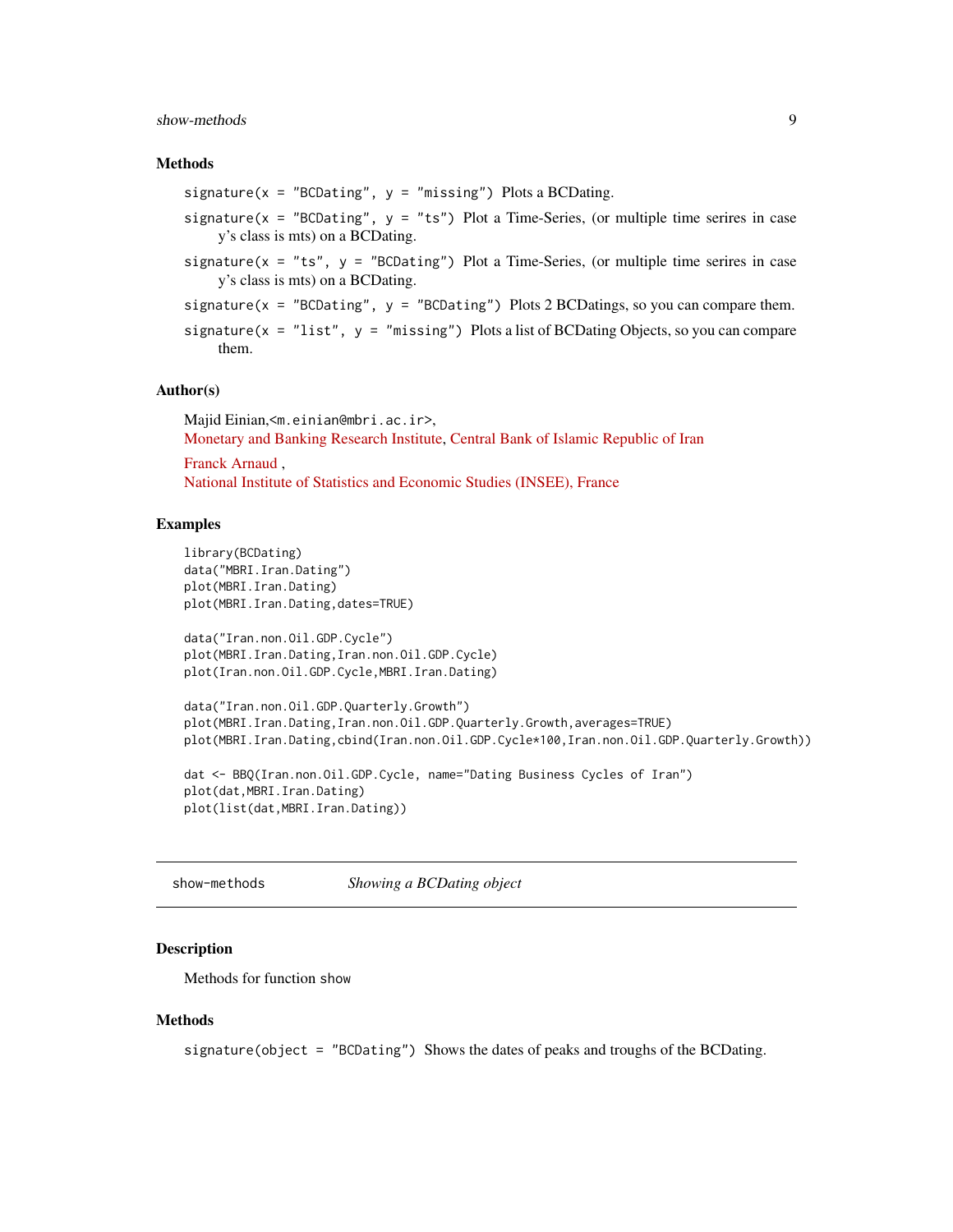#### Author(s)

Majid Einian,<m.einian@mbri.ac.ir>, [Monetary and Banking Research Institute,](http://www.mbri.ac.ir) [Central Bank of Islamic Republic of Iran](http://www.cbi.ir)

Franck Arnaud

#### Examples

```
library(BCDating)
data("MBRI.Iran.Dating")
MBRI.Iran.Dating
```
summary-methods *Summerizing a BCDating Object*

#### Description

Methods for function summary

#### Methods

signature(object = "BCDating") Lists the start and end dates of recessions and expansions in a BCDating, their duration, amplitude ,... Also the average duration of expansions and recessions are printed.

#### Author(s)

Majid Einian,<m.einian@mbri.ac.ir>, [Monetary and Banking Research Institute,](http://www.mbri.ac.ir) [Central Bank of Islamic Republic of Iran](http://www.cbi.ir)

Franck Arnaud

window-methods *Extracting a window of A BCDating*

# Description

Methods for function window

#### Methods

signature( $x =$  "BCDating") Sometimes you need to know the state of economics in just a period of time. Using Window, you can obtain a new BCDating object limited to the time period mentioned. See examples.

<span id="page-9-0"></span>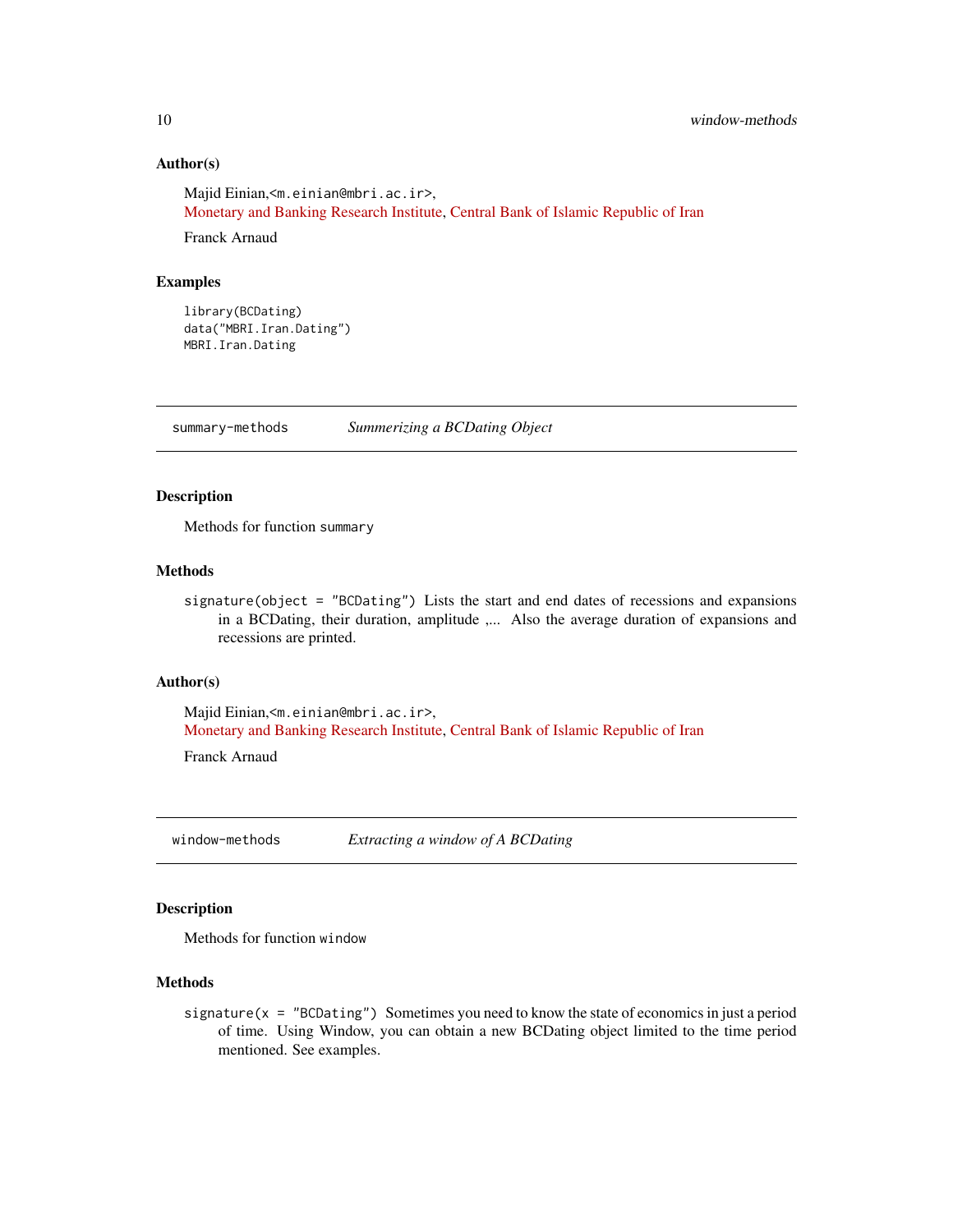# window-methods 11

# Author(s)

Majid Einian,<m.einian@mbri.ac.ir>, [Monetary and Banking Research Institute,](http://www.mbri.ac.ir) [Central Bank of Islamic Republic of Iran](http://www.cbi.ir)

# Examples

library(BCDating) data(MBRI.Iran.Dating) MBRI.Iran.Dating window(MBRI.Iran.Dating,start=c(1368,2),end=c(1376,1)) # 5th and 6th Gov's of IRI